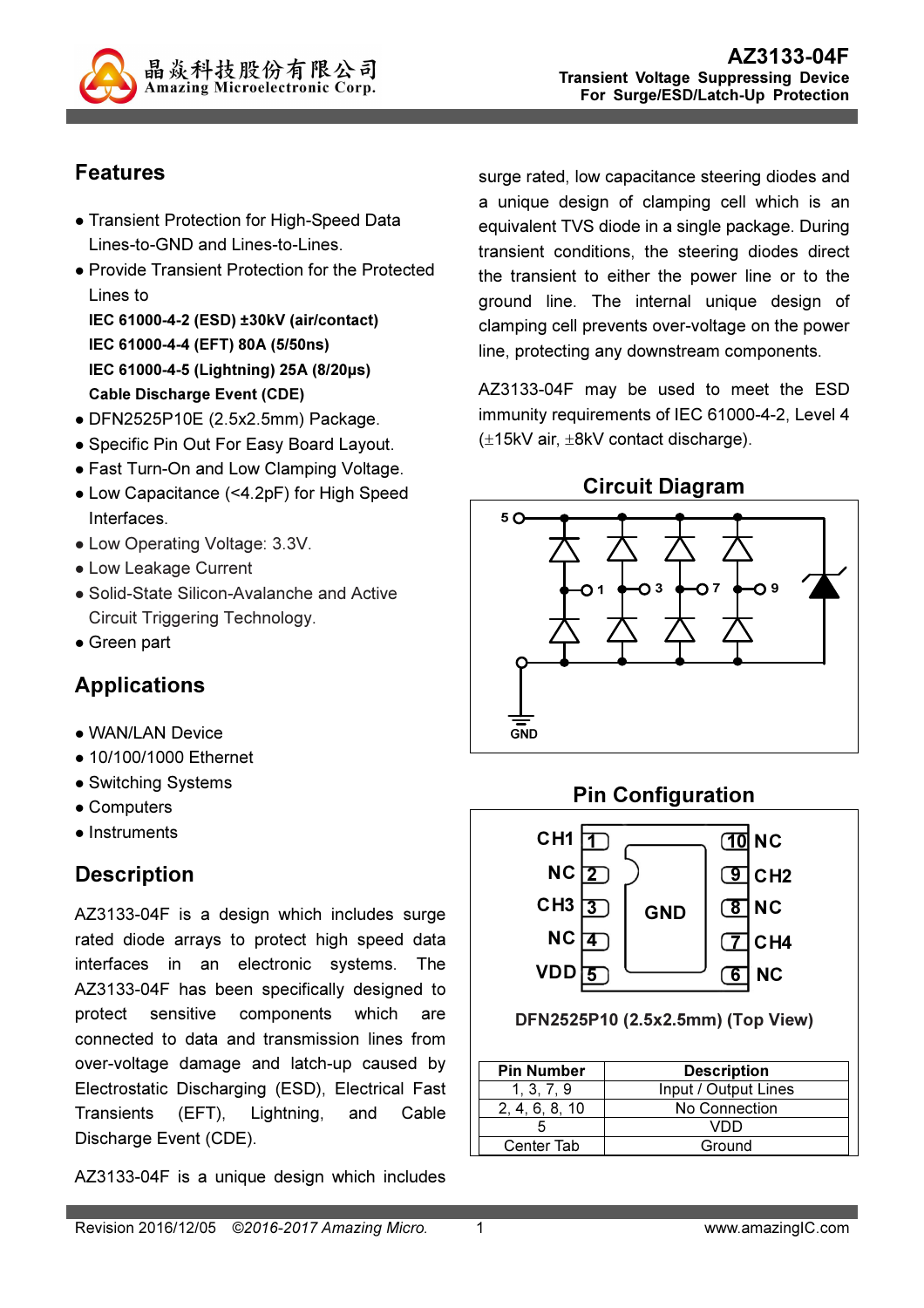

#### **SPECIFICATIONS**

| <b>ABSOLUTE MAXIMUM RATINGS</b>     |                             |                 |              |  |
|-------------------------------------|-----------------------------|-----------------|--------------|--|
| <b>PARAMETER</b>                    | <b>SYMBOL</b>               | <b>RATING</b>   | <b>UNITS</b> |  |
| Peak Pulse Current (tp =8/20us)     | IPP                         | 25              |              |  |
| ESD per IEC 61000-4-2 (Air/Contact) | $\mathsf{V}_{\mathsf{ESD}}$ | ±30             | kV           |  |
| <b>Lead Soldering Temperature</b>   | $\mathsf{T}_{\mathsf{SOL}}$ | 260 (10 sec.)   | $^{\circ}C$  |  |
| <b>Operating Temperature</b>        | $\mathsf{T}_{\mathsf{OP}}$  | $-55$ to $+125$ | $^{\circ}C$  |  |
| Storage Temperature                 | $\mathsf{T}_{\text{STO}}$   | $-55$ to $+150$ | $^{\circ}C$  |  |

| <b>ELECTRICAL CHARACTERISTICS</b>      |                                                            |                                                                          |            |            |            |              |
|----------------------------------------|------------------------------------------------------------|--------------------------------------------------------------------------|------------|------------|------------|--------------|
| <b>PARAMETER</b>                       | <b>SYMBOL</b>                                              | <b>CONDITIONS</b>                                                        | <b>MIN</b> | <b>TYP</b> | <b>MAX</b> | <b>UNITS</b> |
| Reverse<br>Stand-Off<br>Voltage        | <b>V<sub>RWM</sub></b>                                     | Pin-5 to GND, T=125 °C.                                                  |            |            | 3.3        | $\vee$       |
| Reverse<br>Leakage Current             | $I_{\text{Leak}}$                                          | $V_{RWM}$ = 3.3V, T=25 °C, Pin-5 to GND                                  |            |            | 1          | μA           |
| Channel<br>Leakage Current             | $I_{CH \_\text{Leak}}$                                     | $V_{RWM}$ = 3.3V, T=25 °C, Pin-1, -3, -7, -9 to GND                      |            |            | 1          | μA           |
| Reverse<br><b>Breakdown</b><br>Voltage | $V_{BV}$                                                   | $I_{\text{BV}}$ = 1mA, T=25 °C, Pin-5 to GND                             | 3.9        |            |            | $\vee$       |
| Clamping<br>$V_{CL}$<br>Voltage        |                                                            | $I_{PP} = 5A$ , tp=8/20us, T=25 °C.<br>(Any I/O Pin to GND)              |            |            | 12         | $\vee$       |
|                                        | $I_{PP}$ =15A, tp=8/20us, T=25 °C.<br>(Any I/O Pin to GND) |                                                                          |            | 15         | V          |              |
|                                        | $I_{PP}$ =25A, tp=8/20us, T=25 °C.<br>(Any I/O Pin to GND) |                                                                          |            | 18         | $\vee$     |              |
|                                        |                                                            | VDD = 3.3V, $V_R$ = 0V, f = 1MHz, T=25 °C.<br>(Any I/O Pin to GND)       |            | 3.6        | 4.2        | рF           |
| Channel Input<br>Capacitance           |                                                            | VDD = 3.3V, $V_R$ = 2.5V, f = 1MHz, T=25 °C.<br>(Any I/O Pin to GND)     |            | 3.0        | 3.5        | рF           |
|                                        | $C_{IN}$                                                   | VDD = floating, $V_R$ = 0V, f = 1MHz, T=25 °C.<br>(Any I/O Pin to GND)   |            | 4.0        | 4.6        | рF           |
|                                        |                                                            | VDD = floating, $V_R$ = 2.5V, f = 1MHz, T=25 °C.<br>(Any I/O Pin to GND) |            | 3.2        | 3.8        | рF           |
|                                        |                                                            | $V_R$ = 0V, f = 1MHz, T=25 °C.<br>(Between I/O Pins)                     |            | 1.5        | 2.3        | pF           |

Note 1: I/O pins are pin1, pin3, pin7 and pin9.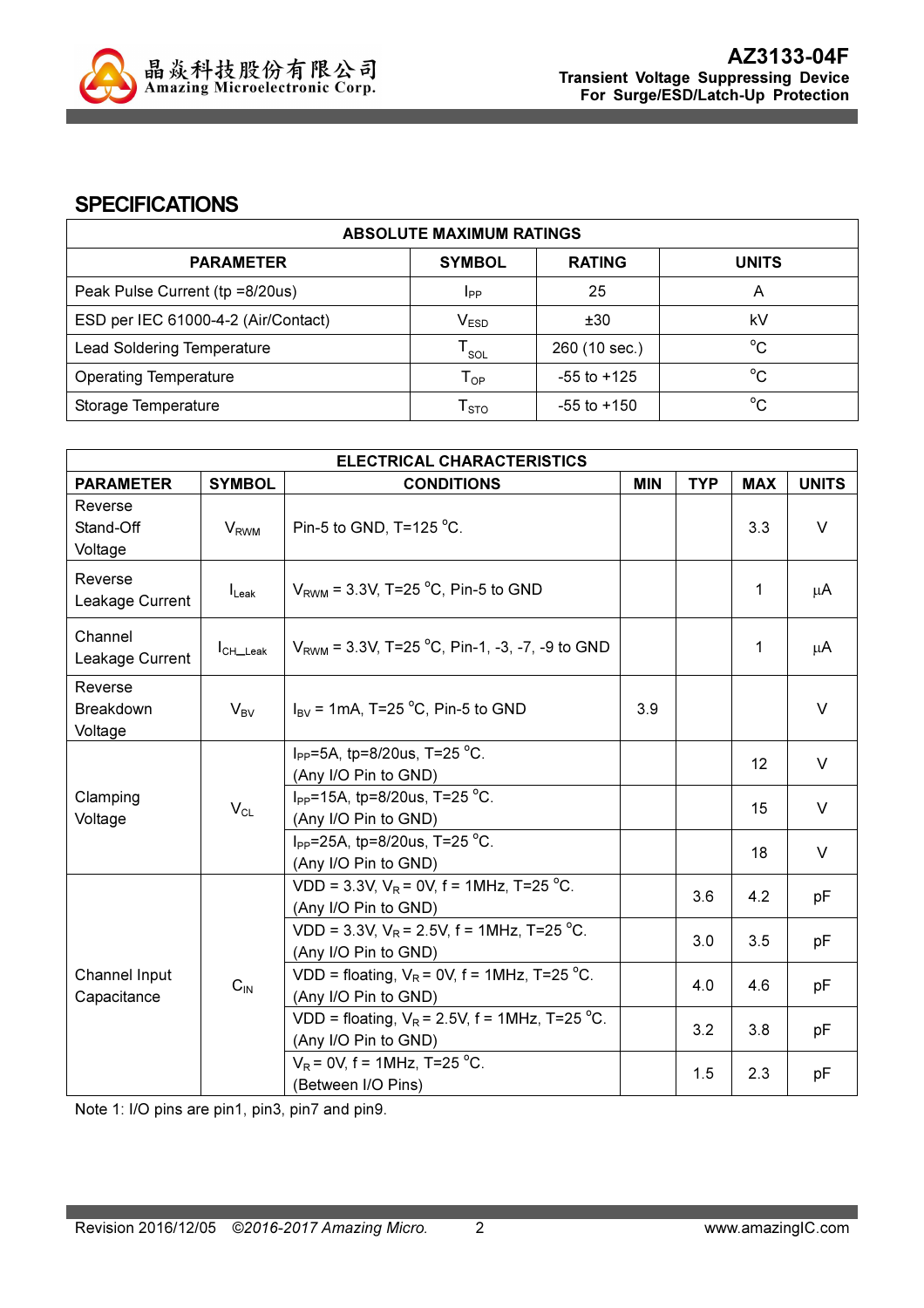

# Typical Characteristics

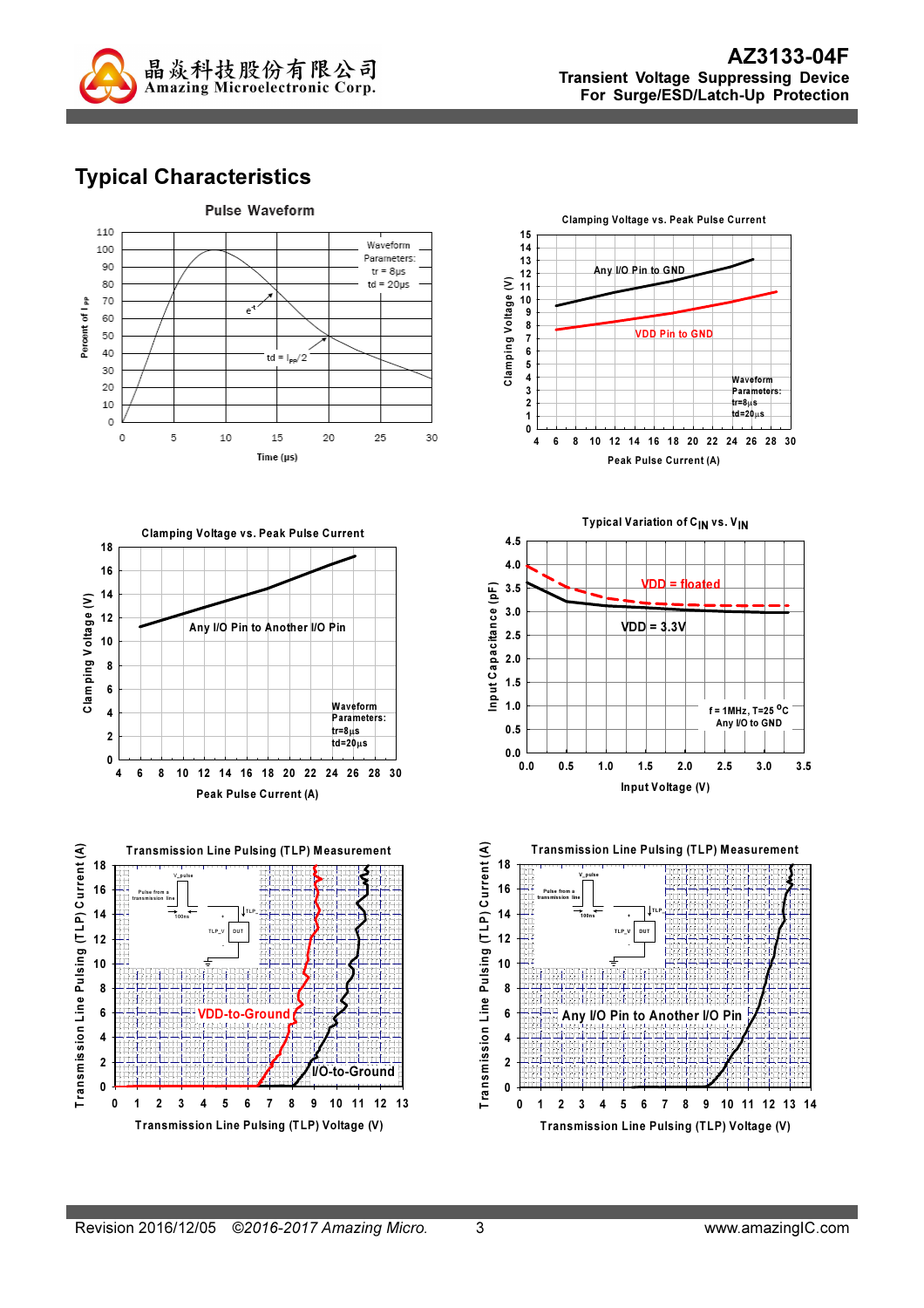

# Applications Information

The AZ3133-04F is designed to protect four high speed data lines operating at 3.3 volts to against system ESD/EFT/Lightning pulses by clamping them to an acceptable reference.

The usage of the AZ3133-04F is shown in Fig. 1. Four protected data lines are connected to the ESD protection pins (pin1, pin3, pin7 and pin9) of AZ3133-04F. The center tab of AZ3133-04F can be connected directly to a ground plane for linesto-ground and lines-to-lines protection or floating for lines-to-lines protection only. To get minimum parasitic inductance, the path length should keep as short as possible. In addition, the power pin (pin5) of AZ3133-04F can be directly connected to VDD rail of PCB (Printed Circuit Board) or floating. Pin2, pin4, pin6, pin8, and pin10 of AZ3133-04F are not connected. Fig. 2 shows a typical Gigabit Ethernet protection circuit with AZ3133-04F including lines-to-lines and lines-to-GND protection. Fig. 3 shows another Gigabit Ethernet protection circuit with AZ3133-04F to sustain higher lines-to-lines surge current.

In order to obtain enough suppression of ESD induced transient, good circuit board is critical. Thus, the following guidelines are recommended:

- Minimize the path length between the protected lines and the AZ3133-04F.
- Place the AZ3133-04F near the input terminals or connectors to restrict transient coupling.
- The ESD current return path to ground should be kept as short as possible.
- Use ground planes whenever possible.

 NEVER route critical signals near board edges and near the lines which the ESD transience easily injects to.



Fig. 1 Data lines and power rails connection of AZ3133-04F.



Fig. 2 Gigabit Ethernet lines-to-lines and lines-to-GND surge protection circuit with AZ3133-04F.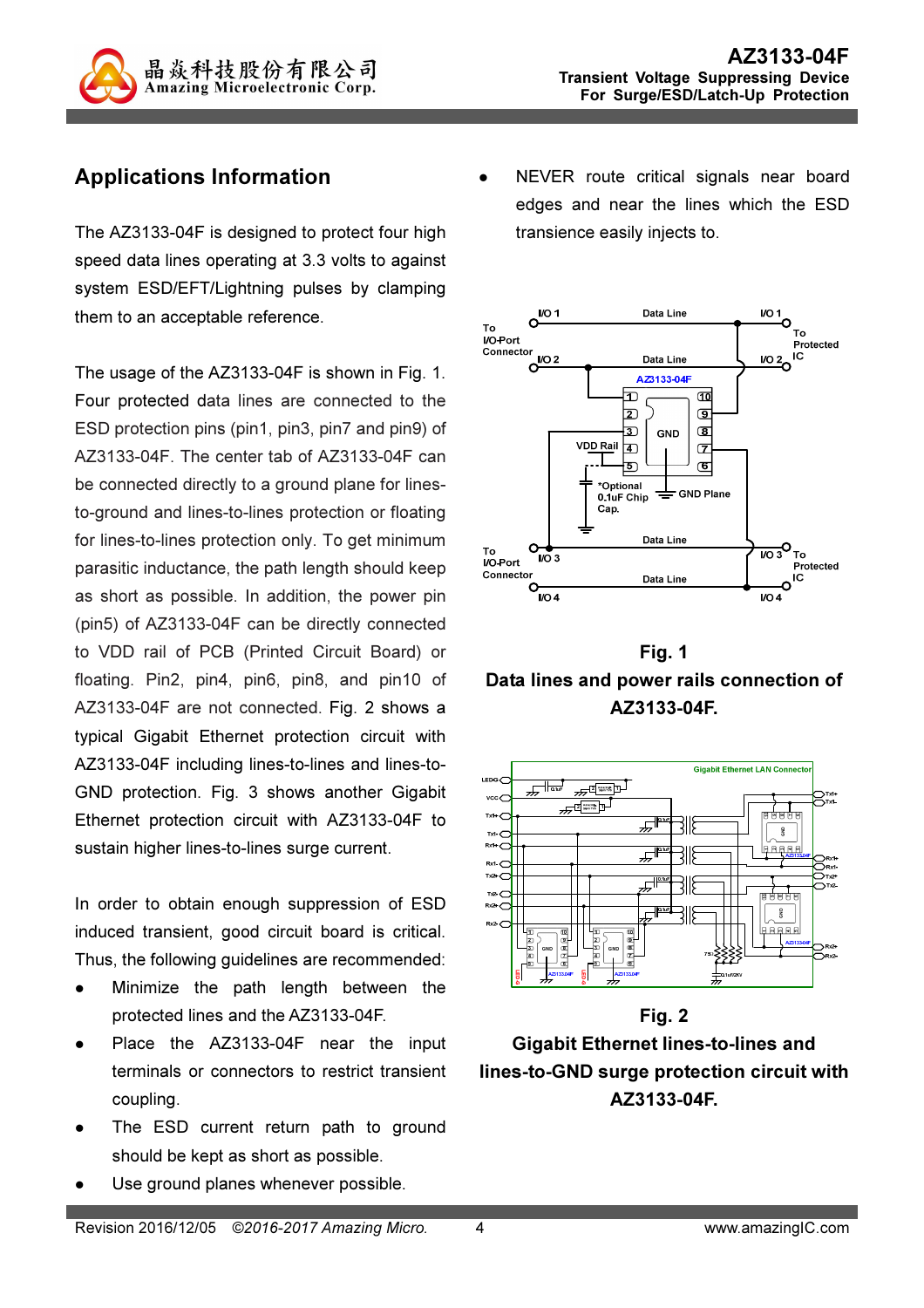



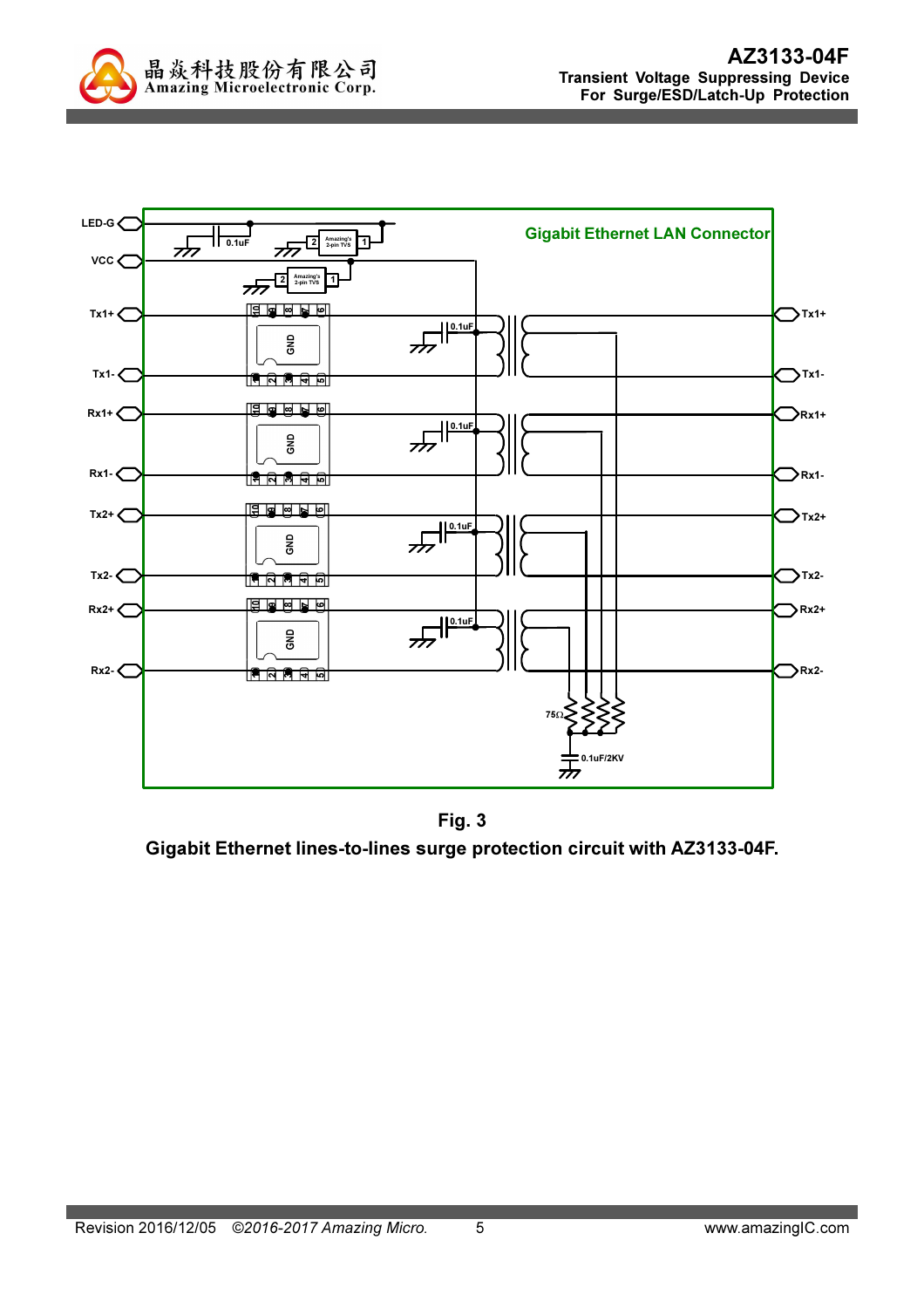

### Mechanical Details

#### DFN2525P10E (2.5x2.5mm) PACKAGE DIAGRAMS







TOP VIEW

|                |           | <b>Millimeters</b> | Inches    |       |  |
|----------------|-----------|--------------------|-----------|-------|--|
| Symbol         | min       | max                | min       | max   |  |
| A              | 0.45      | 0.60               | 0.018     | 0.024 |  |
| A <sub>1</sub> | 0.00      | 0.05               | 0.000     | 0.002 |  |
| A <sub>3</sub> | 0.152REF. |                    | 0.006 BSC |       |  |
| D              | 2.45      | 2.55               | 0.096     | 0.100 |  |
| E              | 2.45      | 2.55               | 0.096     | 0.100 |  |
| D <sub>1</sub> | 1.80      | 2.00               | 0.071     | 0.079 |  |
| E1             | 1.10      | 1.30               | 0.043     | 0.051 |  |
| b              | 0.20      | 0.30               | 0.008     | 0.012 |  |
| e              |           | 0.5 BSC            | 0.019 BSC |       |  |
|                | 0.35      | 0.45               | 0.014     | 0.018 |  |

# Land Layout



| <b>DIMENSIONS</b> |                    |               |  |  |
|-------------------|--------------------|---------------|--|--|
| <b>DIM</b>        | <b>MILLIMETERS</b> | <b>INCHES</b> |  |  |
| A                 | 1.90               | .075          |  |  |
| в                 | 3.10               | .122          |  |  |
| $\mathsf{C}$      | 2.45               | .096          |  |  |
| D                 | 0.50               | .020          |  |  |
| Е                 | 0.30               | .012          |  |  |
| F                 | 1.80               | .071          |  |  |
| G                 | 0.60               | .024          |  |  |
|                   | 0.65               | .025          |  |  |